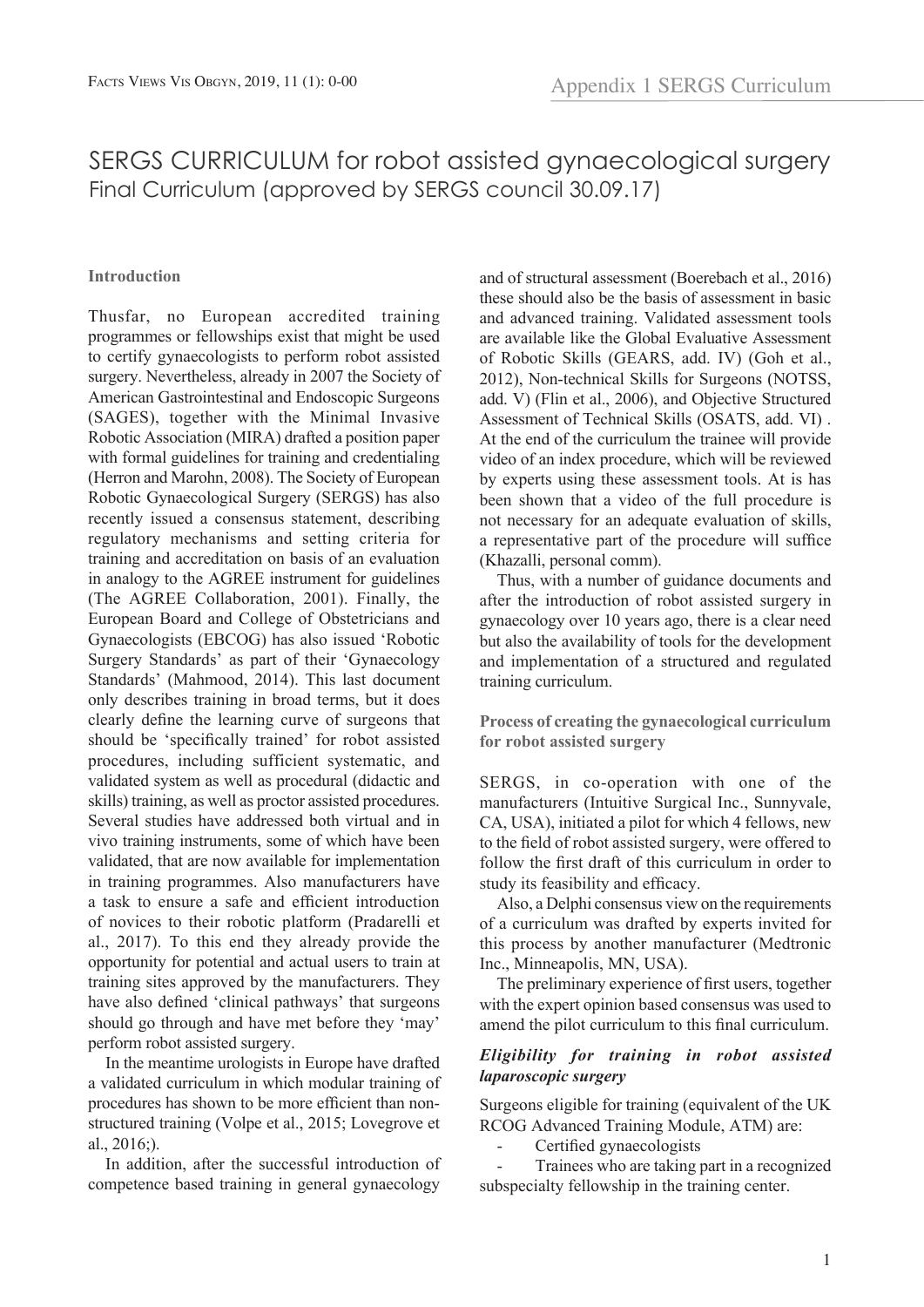It should be noted that experienced surgeons, although they will not need to complete advanced procedural training, should follow a basic training course in a new robotic system before using such system. Nevertheless, also for experienced surgeons it would be beneficial to study the advanced training programme and to get tested on the advanced curriculum for their new robotic platform.

# *Requirements for a training centre*

a) The Centre should have a dedicated Robot Assisted Surgery Team of at least one surgeon dedicated to the subspecialty of the training (the Trainer).

b) The Centre should have a committed and stable robot assisted surgery practice that is not under threat of major changes during the period of training.

c) There should be an Operation Policy, Procedure Guidelines and Treatment Protocols for Robot Assisted Surgery relevant to the Training Program.

d) The Centre should have a clear policy of training the trainers portfolio.

e) The Trainer (surgeon dedicated to the subspecialty of the training) should preferably be assessed and certified. As long as certification is not yet in place a portfolio of training practice should be available and submitted to SERGS before start of the training.

f) The Centre should offer the opportunity of cross training and experience such as having an ongoing Robot Assisted Surgery program/practice in colorectal and urologic surgery.

g) There has to be an adequate workload in Robot Assisted Gynaecological Surgery in the chosen area of training, i.e. >100 cases per year.

h) The Accredited Training Centre should have a mature Clinical Governance portfolio in place which should include as a minimum:

i. Ongoing Audits of perioperative characteristics:

- 1. Total Operative Time
- 2. Blood transfusion rate
- 3. Conversion to laparotomy rate
- 4. Perioperative complications: type and rate
- 5. Length of hospital stay

ii. Ongoing Audits of Programme efficiency reflecting financial accountability:

- 1. Theatre utilisation profile
- 2. Length of waiting list as compared to previous performance
- 3. Above selected audits as blood transfusion, conversion rates and length of hospital stay

iii. Regular Risk Management and Morbidity/ Mortality meetings to discuss relevant incidents. These requirements will be monitored and/or audited by SERGS.

### *Minimal requirements of the programme*

a) MODULE I: BASIC TRAINING period, including both ex vivo model and virtual system and procedural training.

b) MODULE II: TRAINING COURSE, including virtual and animal model system and procedural training

c) MODODULE III: MENTORED WORK, including modular training in patient procedures with structural assessment

d) Use of validated assessment tools is advised (like OSATS, GEARS and NOTSS)

e) A LOG BOOK is required, including at least OSATS

f) CERTIFICATION will take place through the Log Book which should be submitted to and reviewed by a Certification Committee of SERGS.

Outline of the curriculum:

The curriculum will follow a validated and published format (Schreuder et al., 2012) : table next page

Fellows may start at any time in one of the training centers but should consecutively pass the various modules of the curriculum, each of which will be assessed by the local tutor. Patient procedures should also be assessed/reviewed by at least one other experienced robot assisted laparoscopist. The curriculum is composed of modules (basic training, advanced hands-on training and mentored procedural training). Each of the modules will have to be passed before starting the next module. Also, as stepwise training has proven to be the most efficient and safe method to learn a new procedure (Lovegrove, 2016), fellows are supposed to perform an increasing number of well described steps (see add. I and II) at each subsequent procedure. The trainee will after each number of steps as first surgeon, assist the Trainer and act as bed-side assistant. Thus stepwise training, as opposed to guiding the trainee each time through a complete procedure, prevents exhaustion of the trainee with consequently and subsequently failure to fully and adequately comprehend and perform the next steps.

# *Parts of the training:*

#### MODULE I: BASIC TRAINING (system training)

# *Structure*

Basic training should preferably follow a common approach with similar pathways across all (sub-) specialty groups.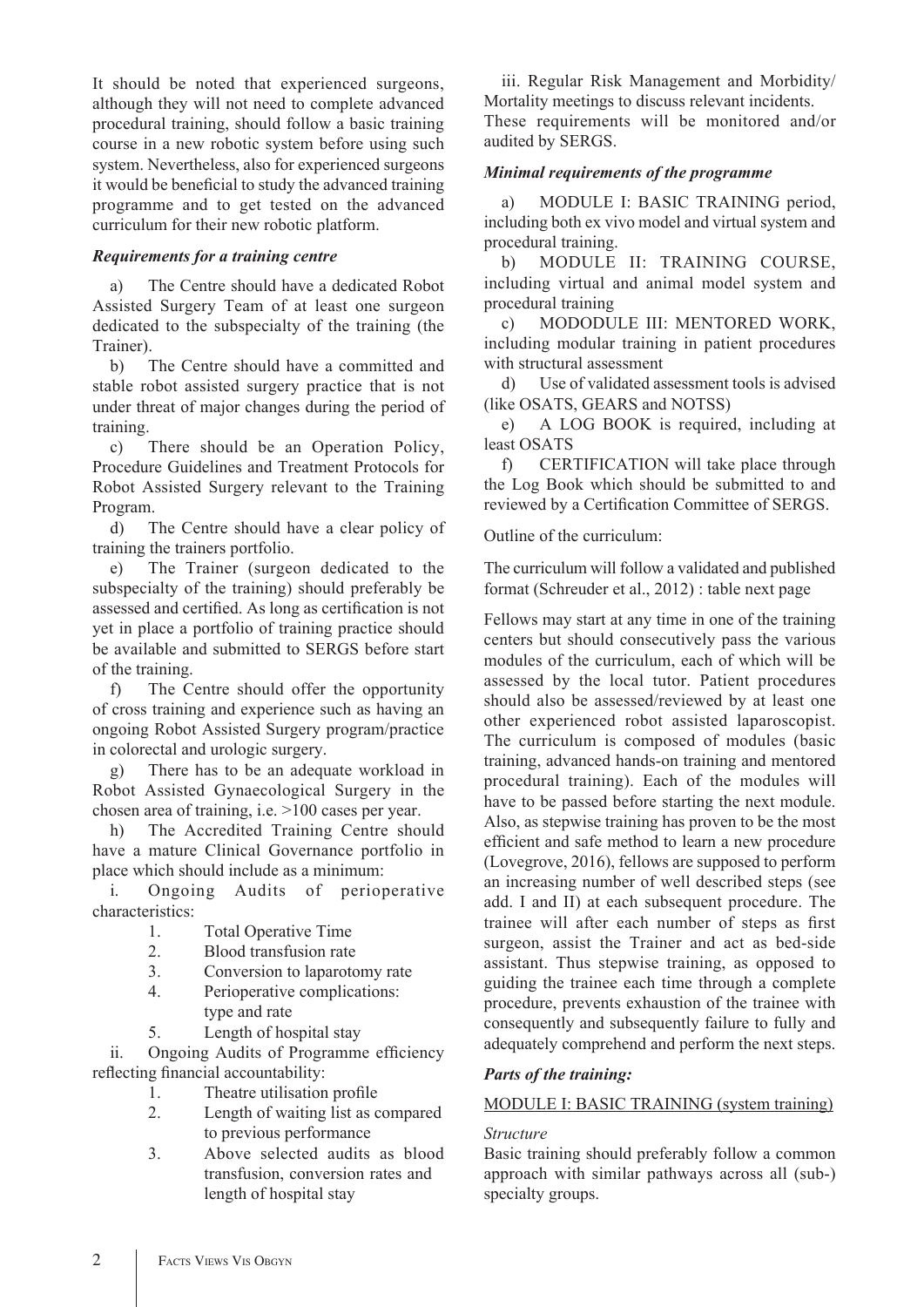| Robot assisted laparoscopy training curriculum |                                                                                                                                                                                                                      |
|------------------------------------------------|----------------------------------------------------------------------------------------------------------------------------------------------------------------------------------------------------------------------|
| System training                                |                                                                                                                                                                                                                      |
| Didactic training                              | Knowledge robotic system and instruments<br>Test knowledge (exam)                                                                                                                                                    |
| Dry lab                                        | How to use robot console<br>How to use camera en instruments<br>How to prepare the system (draping, setup)<br>How to solve common errors<br>Practice validated basic skills (competence based)<br>Test skills (exam) |
| Virtual Reality Simulation                     | Learning about the system (interactive)<br>Practice validated basic skills (competence based)<br>Practice procedure specific skills (competence based)                                                               |
| Animal Laboratory                              | Team training (surgeon and patient side assistant)                                                                                                                                                                   |
| Cadaver training                               | Team training (surgeon and patient side assistant)                                                                                                                                                                   |
| Procedural training                            |                                                                                                                                                                                                                      |
| Didactic training                              | Indications, patient selection<br>Positioning patient, trocar, robot<br>Complications and their management<br>Test knowledge (exam)                                                                                  |
| Live-observation / video observation           | Observe real operations with mentor (live cases or video recordings)<br>Tips, Tricks and complications                                                                                                               |
| Dry lab                                        | Practice validated advanced skills (competence based)<br>Practice procedure specific skills (competence based)                                                                                                       |
| Virtual Reality Simulation                     | Practice procedure specific skills (competence based)                                                                                                                                                                |
| Animal Laboratory                              | Practice procedure specific skills (steps of a procedure)                                                                                                                                                            |
| Cadaver training                               | Practice procedure specific skills (steps of a procedure)                                                                                                                                                            |
| Patients                                       | First function as a table side assistant<br>Stepwise approach of procedure<br>Proceed to next step after showing proficiency previous step<br>Proctoring or preceptoring (minimum of 10 cases)                       |
| Follow-up                                      | Evaluation of surgical performance<br>Evaluation of patient outcome (operative and patient quality parameters)                                                                                                       |

This part of the training must be completed before further modules can be followed.

Basic skills should be evaluated with e.g. the 'Baseline Skills Evaluation' (add. III) as well as a written knowledge test before participation in the course at the training center and involves at least:

1. 2 days of e-/virtual learning:

1. Theoretical knowledge about principles of robot assisted surgery (e.g. e-BRUS)

2. Dry lab and drill training with robot<br>3. Virtual training on robot virtual

3. Virtual training on robot virtual training module or on a stand-alone virtual training system.

2. 1 month of assistance at robot assisted procedures, at first assisting and subsequently stepwise performing level 3-4 laparoscopic procedures.

# *Evaluation*

Formal on line or built in (VR) basic skills test (e.g. add. III) and a written knowledge test.

### MODULE II: TRAINING COURSE (advanced hands-on training)

#### *Structure*

a) Theoretical system training (half a day)

b) System and basic procedural training on animal models (at ORSI; 3-4 days)

c) At least one day of observation and discussion/evaluation of a procedure in a training center (organized from ORSI)

#### *Evaluation*

a) At the beginning and the end of the training course a virtual training test will assess progress.

b) At the end of the training performance will be assessed by NOTSS (add. IV) for modular training and by GEARS (add. IV) and OSATS (add. V) for procedural training.

c) A certificate of attendance will be issued.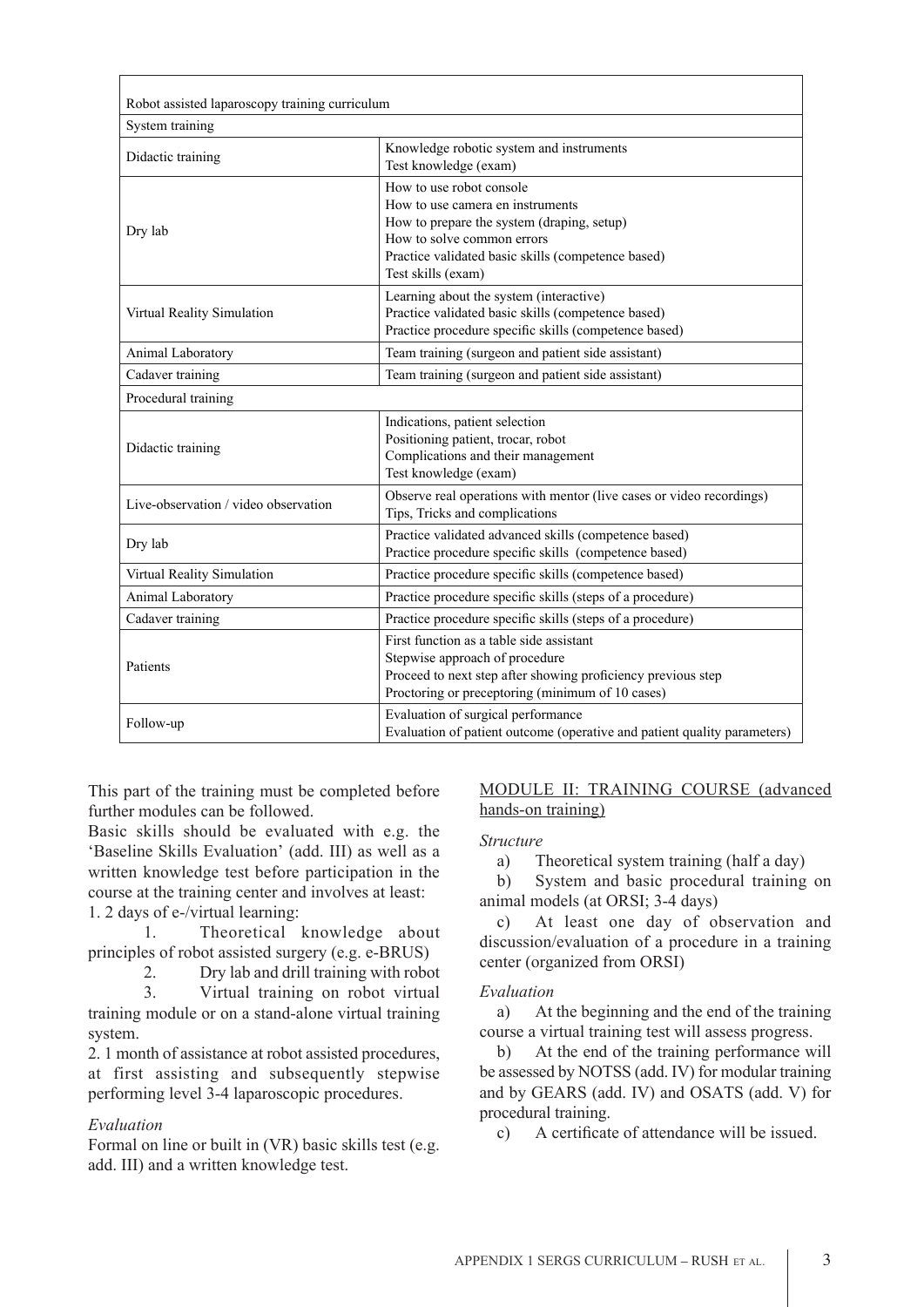# MODULE III: MENTORED WORK (advanced case training under supervision)

# *Structure*

After basic training and completion of a one week course, six months of in house training should include:

1. Theoretical (e-learning on-line, by video and simulation) training. Training should focus on stepwise training of the index procedures (simple hysterectomy and lymphadenectomy).

2. E-learning should include information on patient selection and preparation, port placement, non-technical skills training, trouble shooting, emergency scenario management information, and information on additional equipment.

3. Assisting and subsequently stepwise (modular) performing a level 3 laparoscopic procedure, e.g. hysterectomy (add. 1), and at a level 4 procedure, e.g. lymphadenectomy (add. 2).

4. Team training, including emergency scenarios, team decision making, bedside assistance, docking and patient turn-around.

5. To be an independent surgeon the trainee should have performed at least 10 cases mentored/ proctored by an experienced trainer.

6. Observing perioperative care and outcome.

# *Evaluation*

a) Procedural training should be monitored by GEARS (add.III) and OSATS (add. V)

b) participation and assessment of the various parts/modules as well as the cases operated should be documented by the trainee and checked by their tutor in the Log Book (add. VI)

c) finally, an unedited video recording of at least half of the time used for the index procedure should be submitted to at least one external reviewer for assessment using GEARS (add. IV) and NOTSS (add. V) and/or OSATS (add. VI)

# **CERTIFICATION**

The Logbook and assessment of the external reviewer may be submitted to the Educational Committee of SERGS. If the achievements meet all requirements and if assessments show adequate performance by the trainee a certificate may be issued, stating that the gynaecologist has successfully passed the curriculum for robot assisted surgery.

#### **References**

- Boerebach BCM, Arah OA, Heineman MJ et al. Embracing the complexicity of valid assessments of clinician's performance: a call for in-depth examination of methodological and statistical contexts that affect the measurement of change. Ac Med. 2016;(91):215-20.
- Flin R, Yule S, Paterson-Brown S et al. Experimental evaluation of a behavioural marker system for surgeons` non-technical skills (NOTSS). PROCEEDINGS of the HUMAN FACTORS AND ERGONOMICS SOCIETY 50th ANNUAL MEETING-2006.
- Goh AC, Goldfarb DW, Sander JC et al. Global evaluative assessment of robotic skills, Validation of a clinical assessment tool to measure robotic surgical skills. J Urol. 2012;187(1):247-52.
- Herron DM, Marohn M. A consensus document on robotic surgery. Surgic Endosc. 2008;22(2):313-25.
- Lovegrove C, Novara G, Mottrie A et al. Structured and Modular Training Pathway for Robot-assisted Radical Prostatectomy (RARP), Validation of the RARP Assessment Score and Learning Curve Assessment. Euro Urol. 2016;69(3):526-35.
- Mahmood T. Standards of Care for Women`s Health in Europe: European Board and College of Obstetrics and Gynaecology. Available from: EBCOG-Standards-of-Carefor-Gynaecology-PDF-FEB-11-2014-FINAL-DRAFT.pdf.
- Pradarelli JC, Thornton JP, Dimick JB. Who Is Responsible for the Safe Introduction of New Surgical Technology?: An Important Legal Precedent From the da Vinci Surgical System Trials. JAMA Surg. 2017;152(8):717-8.
- Schreuder HWR, Wolswijk R, Zweemer RP et al. Training and learning robotic surgery, time for a more structured approach, A systematic review. BJOG. 2012;119(2):137-49.
- The AGREE Collaboration. Appraisal of Guidelines for Research & Evaluation (AGREE) Instrument. 2001.
- Volpe A, Ahmed K, Dasgupta P et al. Pilot Validation Study of the European Association of Urology Robotic Training Curriculum. Euro Urol. 2015;68(2):292-9.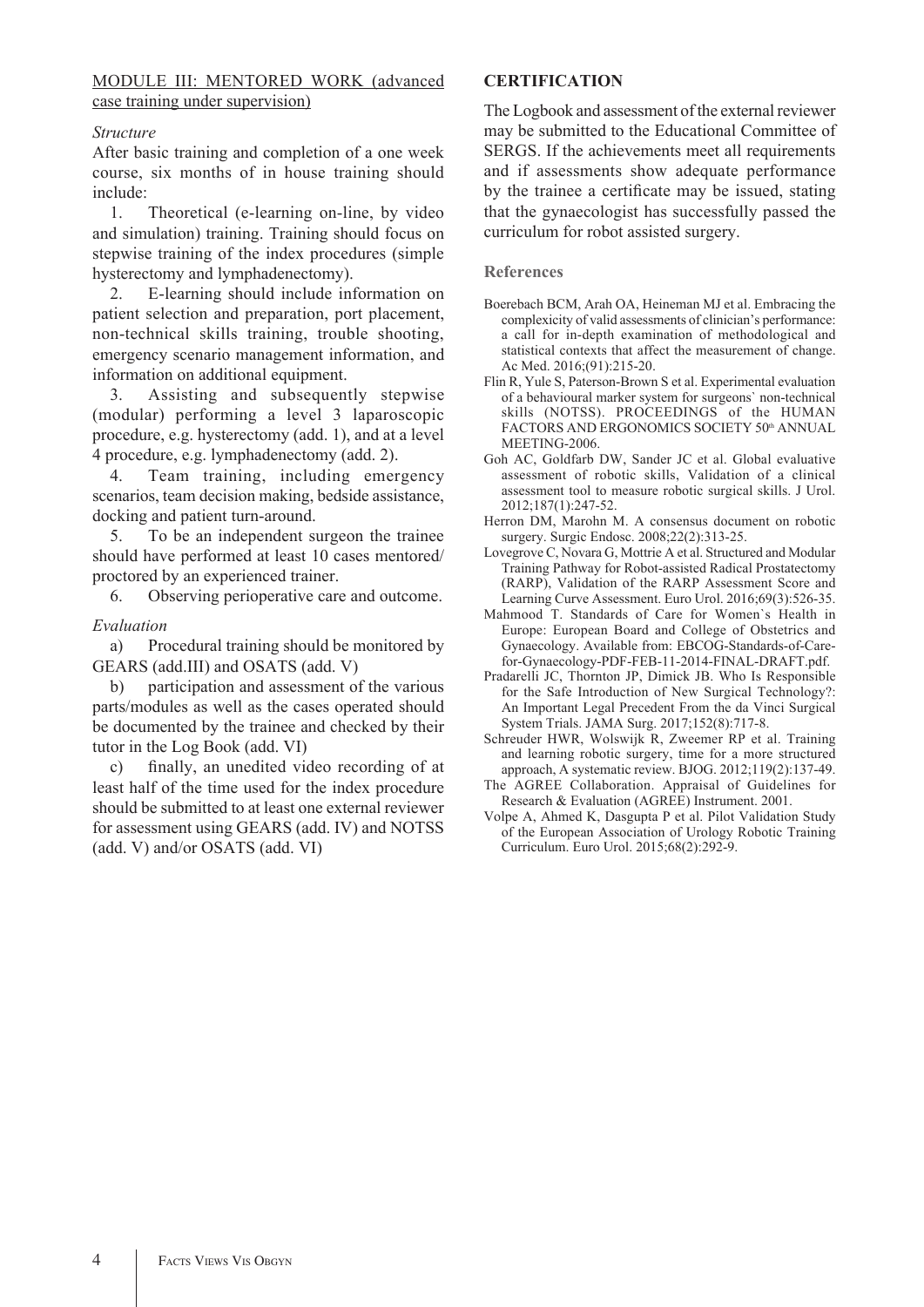| Addendum I — Stepwise description of hysterectomy. |  |  |  |  |
|----------------------------------------------------|--|--|--|--|
|----------------------------------------------------|--|--|--|--|

| No of step     | Description of surgical procedure  | Module                        |              |   |    |                                |
|----------------|------------------------------------|-------------------------------|--------------|---|----|--------------------------------|
|                |                                    | Lowest level<br>of difficulty |              |   |    | Highest level<br>of difficulty |
|                |                                    | L                             | $\mathbf{I}$ | Ш | IV | V                              |
| 1              | Placement of uterine manipulator   | X                             |              |   |    |                                |
| 2a             | Trocar placement                   | X                             |              |   |    |                                |
| 2 <sub>b</sub> | Adhaesiolysis, if necessary        |                               | X            |   |    |                                |
| 3              | Docking of robot                   | X                             |              |   |    |                                |
| $\overline{4}$ | Adhaesiolysi/mobilsation of bowel  | X                             |              |   |    |                                |
| 5a             | Dissection of tube, if necessary   |                               | X            |   |    |                                |
| 5b             | Transsection of ovarian ligaments  |                               | X            |   |    |                                |
| 6a             | Transsection of round ligaments    |                               | X            |   |    |                                |
| 6 <sub>b</sub> | Dissection bladder peritoneum      |                               | X            |   |    |                                |
| 7a             | Transsection uterine pedicles      |                               |              | X |    |                                |
| 7b             | Mobilisation uterine pedicles      |                               |              | X |    |                                |
| 8a             | Vaginal circumcision               |                               | X            |   |    |                                |
| 8b             | Removal of uterus +/- adnexa       | X                             |              |   |    |                                |
| 9              | Suturing of vagina                 |                               |              | X |    |                                |
| 10             | Dedocking & removal of instruments | X                             |              |   |    |                                |
| 11             | Suturing skin                      | X                             |              |   |    |                                |

Addendum II — Stepwise description of pelvic lymphadenectomy.

| Order of step  | Description of surgical procedure    | Module                        |             |   |    |                                |
|----------------|--------------------------------------|-------------------------------|-------------|---|----|--------------------------------|
|                |                                      | Lowest level<br>of difficulty |             |   |    | Highest level<br>of difficulty |
|                |                                      | I                             | $_{\rm II}$ | Ш | IV | V                              |
| 1a             | Trocar placement                     | X                             |             |   |    |                                |
| 1 <sub>b</sub> | Adhesiolysis, if necessary           |                               | X           |   |    |                                |
| 2              | Docking of robot                     | X                             |             |   |    |                                |
| 3              | Adhesiolys/mobilisation of bowel     | X                             |             |   |    |                                |
| 4a             | Incision of the peritoneum           |                               | X           |   |    |                                |
| 4b             | Defining of retroperitoneal spaces   |                               |             | X |    |                                |
| 5a             | Dissection of ext.il. nodes          |                               |             | X |    |                                |
| 5 <sub>b</sub> | Dissection of int. il. nodes         |                               |             | X |    |                                |
| 5c             | Dissection of obturator nodes        |                               |             | X |    |                                |
| 6              | Vascular/neural repair, if necessary |                               |             |   | X  |                                |
| 7              | Dedocking & removal of instruments   | X                             |             |   |    |                                |
| 8              | Suturing skin                        | X                             |             |   |    |                                |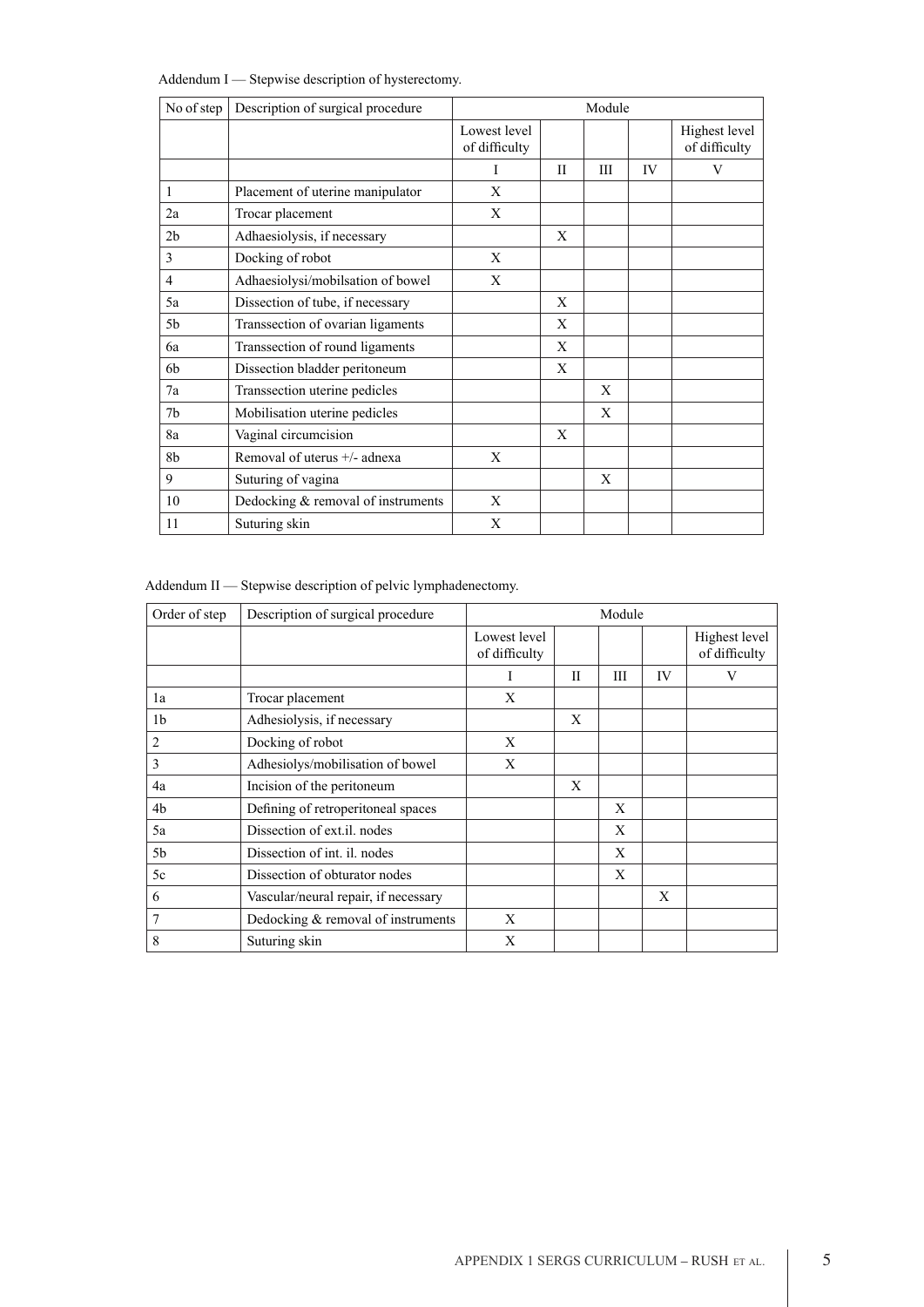| Addendum III — Baseline skills evaluation.                                                                                                                 |              |                                                                                                                                    |                |                                                                                                             |                |            |  |
|------------------------------------------------------------------------------------------------------------------------------------------------------------|--------------|------------------------------------------------------------------------------------------------------------------------------------|----------------|-------------------------------------------------------------------------------------------------------------|----------------|------------|--|
| A) Da Vinci Surgeon Skills Drills Exercises                                                                                                                |              |                                                                                                                                    |                |                                                                                                             |                |            |  |
| The examiner will use a score $1 - 5$ , where $1 = poor$ , $5 = excellent$                                                                                 |              |                                                                                                                                    |                |                                                                                                             |                |            |  |
| EXERCISE #1. Robotic docking and instrument insertion                                                                                                      |              |                                                                                                                                    |                |                                                                                                             |                |            |  |
| Target: to efficiently dock the robot and insert the instruments under view                                                                                |              |                                                                                                                                    |                |                                                                                                             |                |            |  |
| Time to complete the exercise: _________ sec                                                                                                               |              |                                                                                                                                    |                |                                                                                                             |                |            |  |
| Ability to properly dock the robot                                                                                                                         |              | $\begin{array}{ccccccccc} & 1 & & 2 & & 3 & & 4 \\ 1 & & 2 & & 3 & & 4 \\ & & 1 & & 2 & & 3 \\ 1 & & 2 & & 3 & & 4 \\ \end{array}$ |                |                                                                                                             | 5              |            |  |
| Ability to insert the camera                                                                                                                               |              |                                                                                                                                    |                |                                                                                                             | $\sqrt{5}$     |            |  |
| Ability to insert instrument 1-2                                                                                                                           |              |                                                                                                                                    |                |                                                                                                             | $\overline{4}$ | 5          |  |
| Ability to insert instrument $3(4th arm)$                                                                                                                  |              |                                                                                                                                    |                |                                                                                                             | 5              |            |  |
| EXERCISE #2. Ring rollercoaster 1                                                                                                                          |              |                                                                                                                                    |                |                                                                                                             |                |            |  |
| Target: to move the ring along the wire from left to right to the finish position and back to the start position, transferring from                        |              |                                                                                                                                    |                |                                                                                                             |                |            |  |
| hand to hand as needed (repeat two times)                                                                                                                  |              |                                                                                                                                    |                |                                                                                                             |                |            |  |
| Time to complete the exercise: __________ sec                                                                                                              |              |                                                                                                                                    |                |                                                                                                             |                |            |  |
| Ability to keep instruments under vision                                                                                                                   |              |                                                                                                                                    |                |                                                                                                             |                | 5          |  |
| Avoidance of instrument crossing/collision                                                                                                                 |              |                                                                                                                                    |                |                                                                                                             |                | $\sqrt{5}$ |  |
| Avoidance of excessive instrument force                                                                                                                    |              |                                                                                                                                    |                | $\begin{array}{ccccccccc} 1 & & 2 & & 3 & & 4 \\ 1 & & 2 & & 3 & & 4 \\ 1 & & 2 & & 3 & & 4 \\ \end{array}$ |                | 5          |  |
| Ability to maintain the hands in a central,                                                                                                                |              |                                                                                                                                    |                |                                                                                                             |                |            |  |
| comfortable position                                                                                                                                       |              | $\mathbf{1}$                                                                                                                       | $\overline{2}$ | $\mathfrak{Z}$                                                                                              | $\overline{4}$ | 5          |  |
|                                                                                                                                                            |              |                                                                                                                                    |                |                                                                                                             |                |            |  |
|                                                                                                                                                            |              |                                                                                                                                    |                |                                                                                                             |                |            |  |
| EXERCISE #3. Ring rollercoaster 2                                                                                                                          |              |                                                                                                                                    |                |                                                                                                             |                |            |  |
| Target: to move the ring along the wire from left to right to the finish position and back, transferring from hand to hand as<br>needed (repeat two times) |              |                                                                                                                                    |                |                                                                                                             |                |            |  |
|                                                                                                                                                            |              |                                                                                                                                    |                |                                                                                                             |                |            |  |
| Time to complete the exercise: _________ sec                                                                                                               |              |                                                                                                                                    |                |                                                                                                             |                |            |  |
| Ability to keep instruments under vision                                                                                                                   |              |                                                                                                                                    |                |                                                                                                             |                | 5          |  |
| Avoidance of instrument crossing/collision                                                                                                                 |              |                                                                                                                                    |                | $\begin{array}{ccccccccc} 1 & & 2 & & 3 & & 4 \\ 1 & & 2 & & 3 & & 4 \\ 1 & & 2 & & 3 & & 4 \\ \end{array}$ |                | $\sqrt{5}$ |  |
| Avoidance of excessive instrument force                                                                                                                    |              |                                                                                                                                    |                |                                                                                                             |                | 5          |  |
| Ability to maintain the hands in a central,                                                                                                                |              |                                                                                                                                    |                |                                                                                                             |                |            |  |
| comfortable position                                                                                                                                       |              | $1 \qquad \qquad$                                                                                                                  | $\overline{2}$ | $\overline{3}$                                                                                              | $\overline{4}$ | 5          |  |
|                                                                                                                                                            |              |                                                                                                                                    |                |                                                                                                             |                |            |  |
| EXERCISE #4. Ring rollercoaster 3                                                                                                                          |              |                                                                                                                                    |                |                                                                                                             |                |            |  |
| Target: to move the ring along the wire from left to right to the finish position and back, transferring from hand to hand as                              |              |                                                                                                                                    |                |                                                                                                             |                |            |  |
| needed (repeat two times)                                                                                                                                  |              |                                                                                                                                    |                |                                                                                                             |                |            |  |
| Time to complete the exercise:<br>sec                                                                                                                      |              |                                                                                                                                    |                |                                                                                                             |                |            |  |
| Ability to keep instruments under vision                                                                                                                   |              | 1                                                                                                                                  | 2              | 3                                                                                                           | 4              | 5          |  |
| Avoidance of instrument crossing/collision                                                                                                                 |              | $\mathbf{1}$                                                                                                                       | $\overline{c}$ | $\overline{\mathbf{3}}$                                                                                     | $\overline{4}$ | 5          |  |
| Avoidance of excessive instrument force                                                                                                                    |              | $\mathbf{1}$                                                                                                                       | $\overline{2}$ | $\overline{3}$                                                                                              | $\overline{4}$ | 5          |  |
| Ability to maintain the hands in a central,                                                                                                                |              |                                                                                                                                    |                |                                                                                                             |                |            |  |
| comfortable position                                                                                                                                       |              | $\mathbf{1}$                                                                                                                       | $\overline{c}$ | 3                                                                                                           | $\overline{4}$ | 5          |  |
| Falling of ring<br>times                                                                                                                                   |              |                                                                                                                                    |                |                                                                                                             |                |            |  |
|                                                                                                                                                            |              |                                                                                                                                    |                |                                                                                                             |                |            |  |
| EXERCISE #5. Ring rollercoaster 4                                                                                                                          |              |                                                                                                                                    |                |                                                                                                             |                |            |  |
| Target: to move the two rings along the wire from left to right to the finish position, transferring from hand to hand as needed                           |              |                                                                                                                                    |                |                                                                                                             |                |            |  |
| Time to complete the exercise: _________ sec                                                                                                               |              |                                                                                                                                    |                |                                                                                                             |                |            |  |
| Ability to keep instruments instruments under vision                                                                                                       | $\mathbf{1}$ | $\overline{2}$                                                                                                                     | $\frac{3}{2}$  |                                                                                                             | 5              |            |  |
| Avoidance of instrument crossing/collision                                                                                                                 |              | $\frac{2}{1}$                                                                                                                      |                | $\mathfrak{Z}$                                                                                              | $\overline{4}$ | 5          |  |
| Avoidance of excessive instrument force                                                                                                                    |              | $\mathbf{1}$                                                                                                                       | $\overline{2}$ | $\overline{\mathbf{3}}$                                                                                     | $\overline{4}$ | 5          |  |
| Ability to maintain the hands in a central,                                                                                                                |              |                                                                                                                                    |                |                                                                                                             |                |            |  |
| comfortable position                                                                                                                                       |              | $\mathbf{1}$                                                                                                                       | $\overline{2}$ | $\mathfrak{Z}$                                                                                              | $\overline{4}$ | 5          |  |
| Falling of ring<br>times                                                                                                                                   |              |                                                                                                                                    |                |                                                                                                             |                |            |  |
|                                                                                                                                                            |              |                                                                                                                                    |                |                                                                                                             |                |            |  |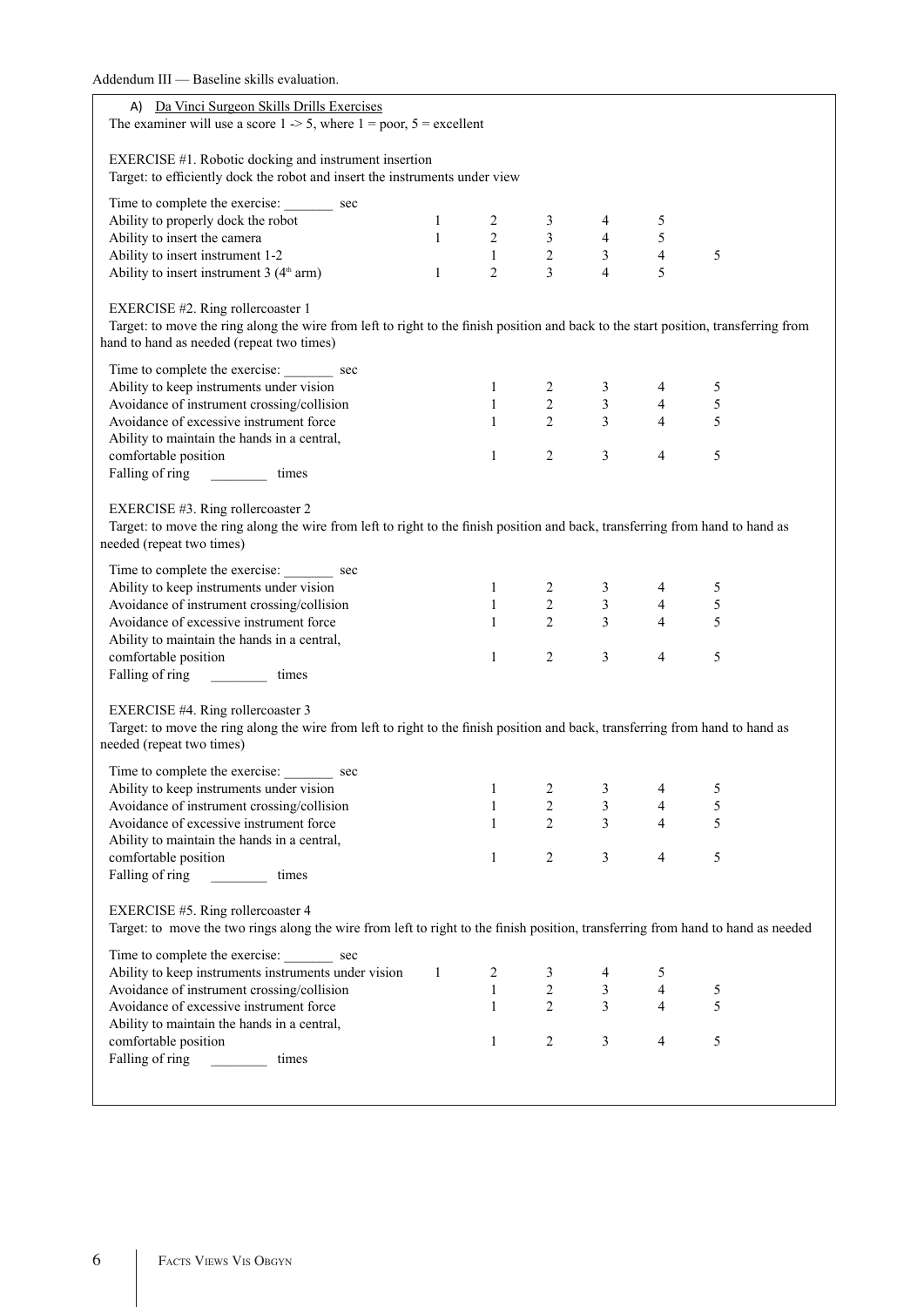|  | B) Da Vinci Mymic Skills Simulator              |  |
|--|-------------------------------------------------|--|
|  | EXERCISE #6. Camera and clutching - Ring walk 3 |  |

| Time to complete the exercise: | sec           |
|--------------------------------|---------------|
| Overall score                  | $\frac{0}{0}$ |
|                                |               |
| Economy of motions:            | cm            |
| Instrument collisions          |               |
| Excessive instrument force     | sec           |
| Instruments out of view        | cm            |
| Master workshop range          |               |

EXERCISE #7. Endowrist manipulation 2 - Match board 2

| Time to complete the exercise:<br>Overall score | sec<br>$\frac{0}{0}$ |
|-------------------------------------------------|----------------------|
| Instrument collisions                           |                      |
| Excessive instrument force                      | sec                  |
| Instruments out of view                         | cm                   |
| Master workshop range                           | cm                   |
| Drops                                           |                      |

#### EXERCISE #8. Energy and dissection - Energy Switch 2

| Time to complete the exercise: | sec           |
|--------------------------------|---------------|
| Overall score                  | $\frac{0}{0}$ |
| Economy of motions:            | cm            |
| Instrument collisions          |               |
| Excessive instrument force     | sec           |
| Instruments out of view        | cm            |
| Master workshop range          | cm            |
| Misapplied energy time         | sec           |
|                                |               |

### EXERCISE #9. Needle control - Thread the rings

| Time to complete the exercise: | sec           |
|--------------------------------|---------------|
| Overall score                  | $\frac{0}{0}$ |
| Economy of motion              | cm            |
| Instrument collisions          |               |
| Excessive instrument force     | sec           |
| Instruments out of view        | cm            |
| Master workshop range          | cm            |
| Drops                          |               |

### EXERCISE #10. Needle driving - Suture sponge 2

| Time to complete the exercise: | sec |
|--------------------------------|-----|
| Overall score                  | %   |
| Economy of motions:            | cm  |
| Instrument collisions          |     |
| Excessive instrument force     | sec |
| Instruments out of view        | cm  |
| Master workshop range          | cm  |
| <b>Drops</b>                   |     |
| Missed targets                 |     |

### EXERCISE #11. Needle driving - Dots and needles 1

| Time to complete the exercise: | sec           |
|--------------------------------|---------------|
| Overall score                  | $\frac{0}{0}$ |
| Economy of motions:            | cm            |
| Instrument collisions          |               |
| Excessive instrument force     | sec           |
| Instruments out of view        | cm            |
| Master workshop range          | cm            |
| Drops                          |               |
| Missed targets                 |               |
|                                |               |

| EXERCISE #12. Needle suturing - Interrupted suturing |     |  |  |
|------------------------------------------------------|-----|--|--|
| $\:star=3$ ; green dot=2; red dot=1)                 |     |  |  |
| Time to complete the exercise:                       | sec |  |  |

| THIS to complete the exercise. | تاناك |
|--------------------------------|-------|
| Needle handling                |       |
| Knot tying                     |       |
| Time efficiency                |       |
|                                |       |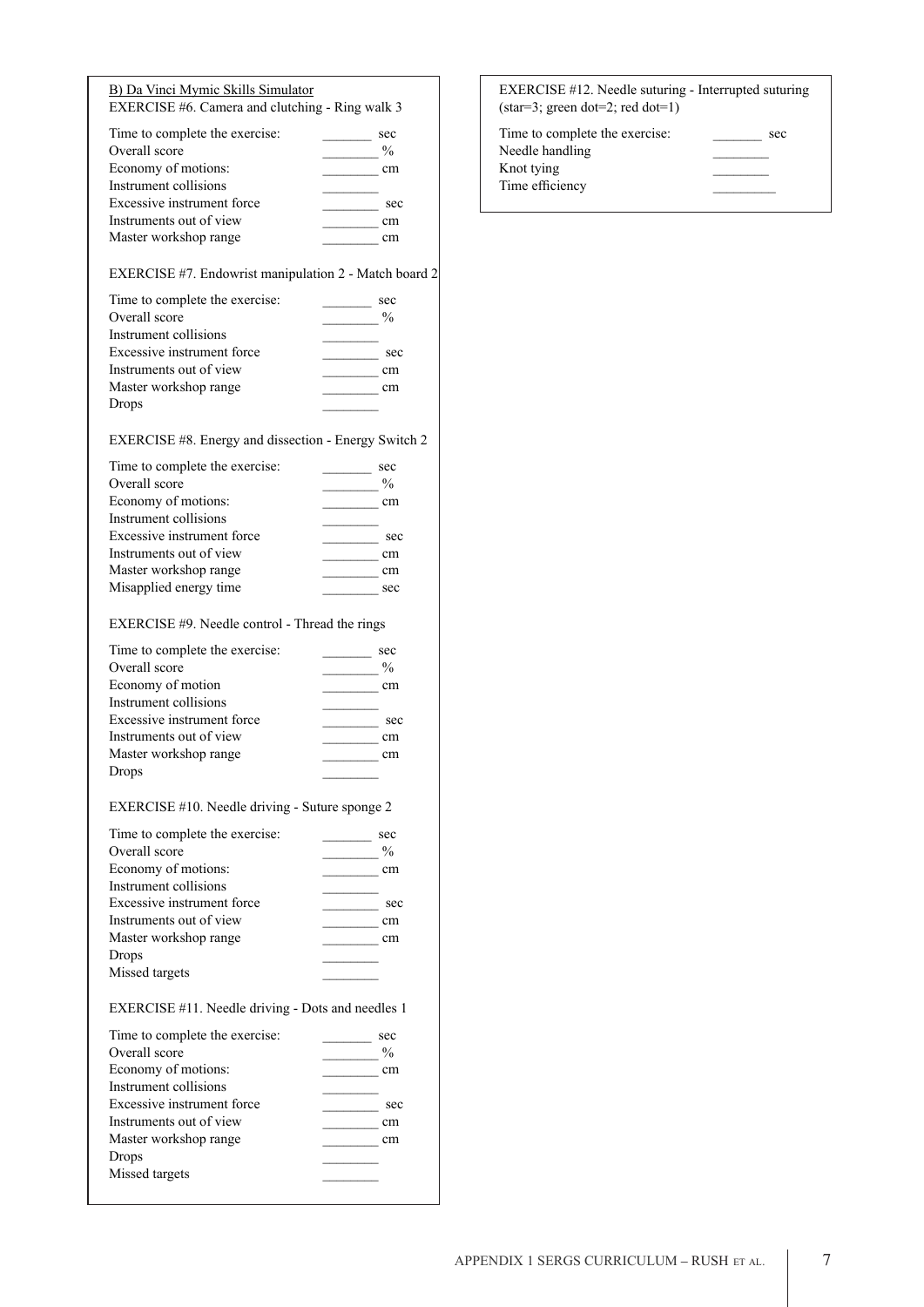Addendum IV — Validation of technical skills: GEARS The Global Evaluation and Assessment of Robotic Skills (GEARS).

|                                                                                                                        | $\overline{2}$ | з                                                                                                  | 4 | 5                                                                                                     |
|------------------------------------------------------------------------------------------------------------------------|----------------|----------------------------------------------------------------------------------------------------|---|-------------------------------------------------------------------------------------------------------|
| Constantly overshoots<br>target, wide swings,<br>slow to correct                                                       |                | Some overshooting or<br>missing of target, but<br>quick to correct                                 |   | Accurately directs<br>instruments in the<br>correct plane to target                                   |
| <b>Bimanual dexterity</b>                                                                                              |                |                                                                                                    |   |                                                                                                       |
|                                                                                                                        | $\overline{2}$ | 3                                                                                                  | 4 | 5                                                                                                     |
| Uses only one hand,<br>ignores nondominant<br>hand, poor coordination                                                  |                | Uses both hands, but<br>does not optimize<br>interaction between<br>hands                          |   | Expertly uses both<br>hands in a<br>complementary way to<br>provide best exposure                     |
| <b>Efficiency</b>                                                                                                      |                |                                                                                                    |   |                                                                                                       |
|                                                                                                                        | 2              | з                                                                                                  | 4 | 5                                                                                                     |
| Inefficient efforts:<br>many uncertain<br>movements; constantly<br>changing focus or<br>persisting without<br>progress |                | Slow, but planned<br>movements are<br>reasonably organized                                         |   | Confident, efficient and<br>safe conduct, maintains<br>focus on task, fluid<br>progression            |
| <b>Force sensitivity</b>                                                                                               |                |                                                                                                    |   |                                                                                                       |
|                                                                                                                        | $\overline{2}$ | 3                                                                                                  | 4 | 5                                                                                                     |
| Rough moves, tears<br>tissue, injures nearby<br>structures, poor<br>control, frequent<br>suture breakage               |                | Handles tissues<br>reasonably well, minor<br>trauma to adjacent<br>tissue, rare suture<br>breakage |   | Apolies appropriate<br>tension, negligible<br>injury to adjacent<br>structures, no suture<br>breakage |
| Autonomy                                                                                                               |                |                                                                                                    |   |                                                                                                       |
|                                                                                                                        | $\overline{2}$ | ъ                                                                                                  | 4 | ę                                                                                                     |
| Unable to complete<br>entire task, even with<br>verbal guidance                                                        |                | Able to complete task<br>safely with moderate<br>ouidance                                          |   | Able to complete task<br>independently without<br>prompting                                           |
| <b>Robotic control</b>                                                                                                 |                |                                                                                                    |   |                                                                                                       |
|                                                                                                                        | $\overline{2}$ | з                                                                                                  | 4 | 5                                                                                                     |
| Consistently does not<br>optimize view, hand<br>position, or repeated<br>collisions even with                          |                | View is sometimes not<br>optimal. Occasionally<br>needs to relocate<br>arms, Occasional            |   | Controls camera and<br>hand position optimally<br>and independently.<br>Minimal collisions or         |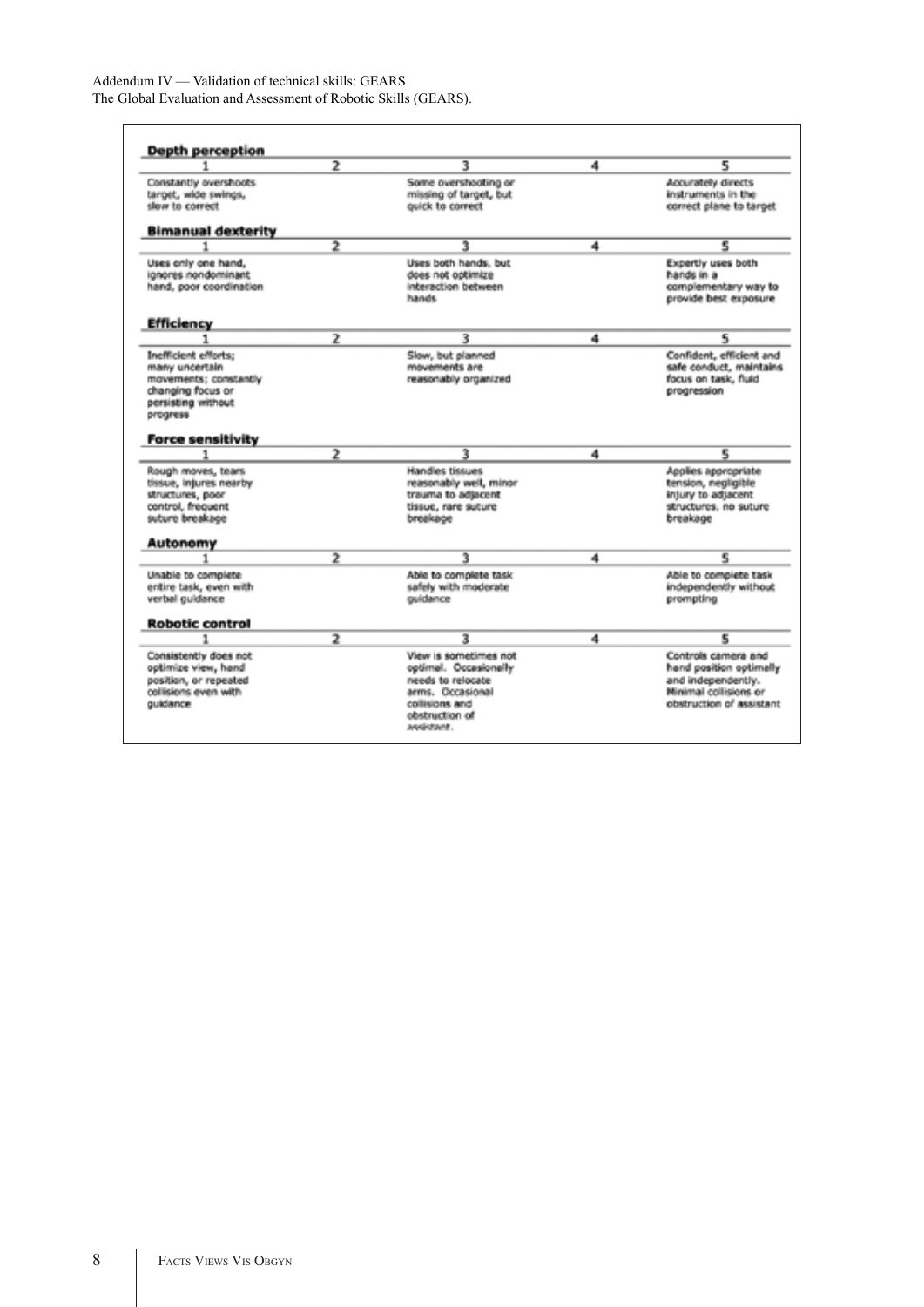| Category<br><b>Situation Awareness</b> | <b>Elements</b><br>• Gathering information<br>• Understanding information<br>• Projecting and anticipating future state |
|----------------------------------------|-------------------------------------------------------------------------------------------------------------------------|
| <b>Decision Making</b>                 | • Considering options<br>• Selecting and communicating option<br>• Implementing and reviewing decisions                 |
| <b>Communication and Teamwork</b>      | • Exchanging information<br>· Establishing a shared understanding<br>• Co-ordinating team activities                    |
| Leadership                             | • Setting and maintaining standards<br>• Supporting others<br>• Coping with pressure                                    |

# **NOTSS System Rating Options**

| <b>Rating Label</b>  | <b>Description</b>                                                                                                              |
|----------------------|---------------------------------------------------------------------------------------------------------------------------------|
| $4 - Good$           | Performance was of a consistently high standard, enhancing patient<br>safety; it could be used as a positive example for others |
| 3 - Acceptable       | Performance was of a satisfactory standard but could be improved                                                                |
| 2 - Marginal         | Performance indicated cause for concern, considerable improvement<br>is needed                                                  |
| $1 -$ Poor           | Performance endangered or potentially endangered patient safety,<br>serious remediation is required                             |
| N/A - Not Applicable | Skill was not required or relevant in this case                                                                                 |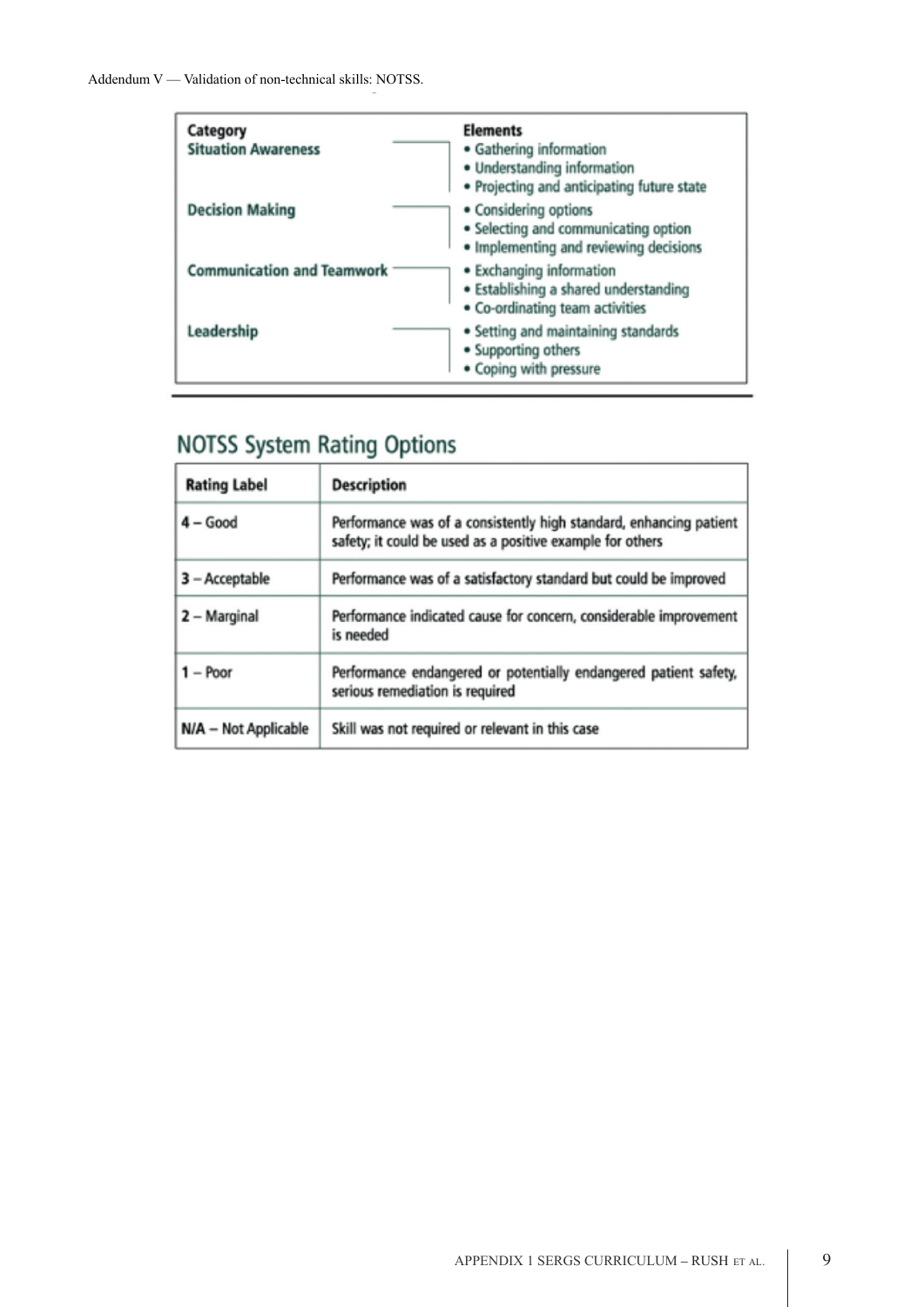Addendum VI — Objective Structured Assessment of Technical Skills (OSATS) (prepared on basis of the OSATS used by the RCOG for laparoscopy).

*- What went well ?*

*- What could be improved?*

|                                        | Performs well/<br>independently | Needs help | Not proficient |
|----------------------------------------|---------------------------------|------------|----------------|
| Assessment of procedure                |                                 |            |                |
| Correct docking and de-docking         |                                 |            |                |
| Maintains correct position of optics   |                                 |            |                |
| Clear inspection of structures         |                                 |            |                |
| Movements: fluid & atraumatic          |                                 |            |                |
| Appropriate use of assistance          |                                 |            |                |
| Appropriate use of robotic versatility |                                 |            |                |
| General technical assessment           |                                 |            |                |
| Time, motion, forward planning         |                                 |            |                |
| Appropriate instrument use             |                                 |            |                |
| Technical use of assistants            |                                 |            |                |
| Relation with surgical team            |                                 |            |                |
| Insight/attitude                       |                                 |            |                |
| Documentation of procedure             |                                 |            |                |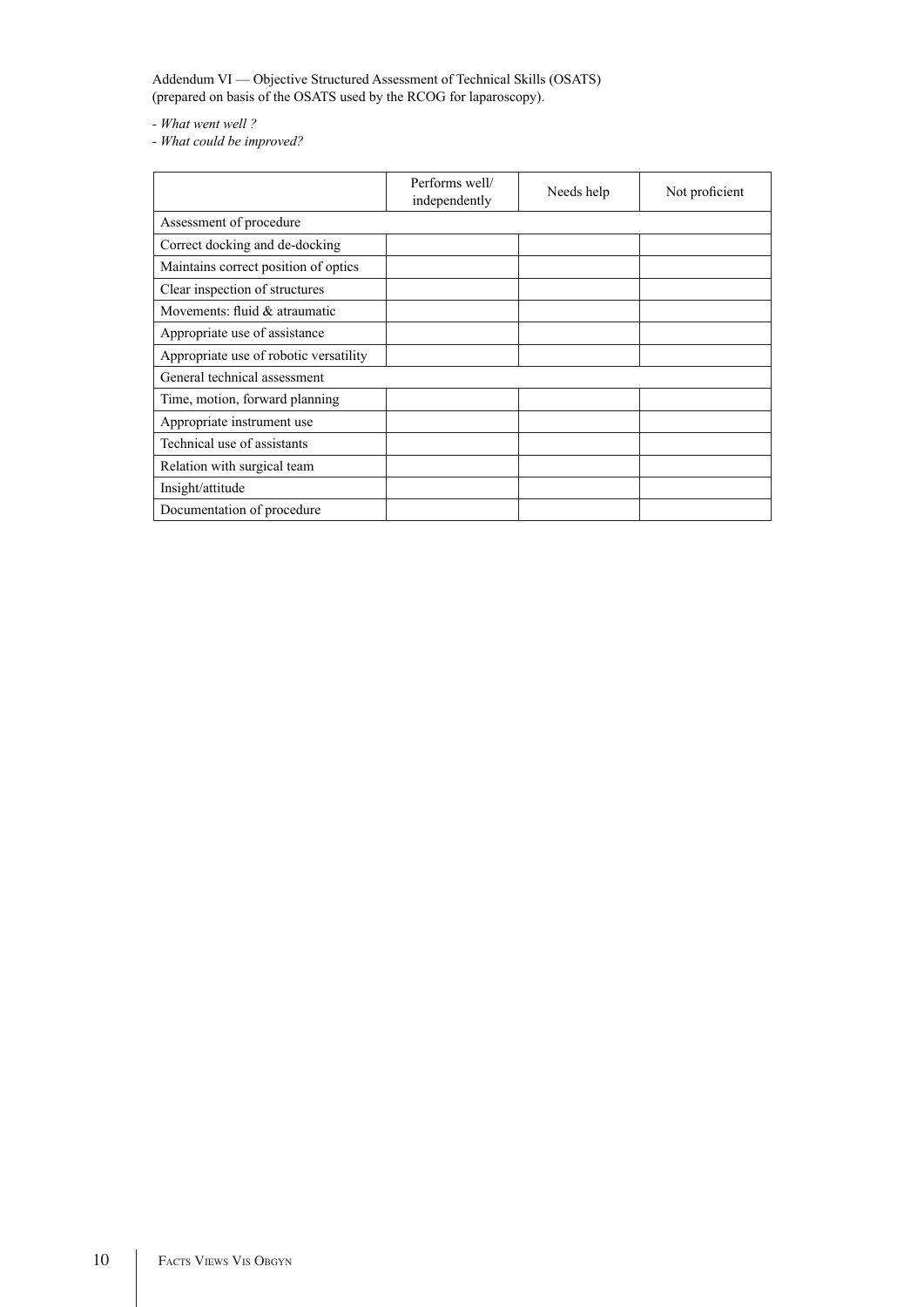Addendum VII — Portfolio for fellows following the SERGS Curriculum.

| Personal details:                              |                                                                                                                                                                                                                                                                                                                                                                                                             |
|------------------------------------------------|-------------------------------------------------------------------------------------------------------------------------------------------------------------------------------------------------------------------------------------------------------------------------------------------------------------------------------------------------------------------------------------------------------------|
| Name:                                          |                                                                                                                                                                                                                                                                                                                                                                                                             |
| Date of birth:                                 |                                                                                                                                                                                                                                                                                                                                                                                                             |
| Year of (sub)specialization:                   |                                                                                                                                                                                                                                                                                                                                                                                                             |
| Center:                                        |                                                                                                                                                                                                                                                                                                                                                                                                             |
| Supervisor / director of fellowship programme: |                                                                                                                                                                                                                                                                                                                                                                                                             |
| Starting date of fellowship:                   |                                                                                                                                                                                                                                                                                                                                                                                                             |
|                                                |                                                                                                                                                                                                                                                                                                                                                                                                             |
| Assessment of the various parts and modules:   | Unless specifically required otherwise (e.g. for a pre- and post-course test) assessments need to be done at least once.                                                                                                                                                                                                                                                                                    |
|                                                | Assessments of procedures are preferably done at multiple time points in order to allow monitoring of development of proficiency<br>as well as making necessary adjustments where deficiencies are noticed (this refers mainly to OSATS)                                                                                                                                                                    |
|                                                | For the time being no strict and hard criteria for passing a test or training have been made, but if assessment is done in a struc-<br>tured way as proposed this allows to ascertain at least forward development. Whether or not proficiency is enough to operate<br>independently is left to the local supervisor, together with the revie of an independent supervisor (proctor and/or video reviewer). |
| - Exam                                         | $=$ more or less formal assessment by local supervisor                                                                                                                                                                                                                                                                                                                                                      |
| - Participation                                | $=$ the fellow actively attends training                                                                                                                                                                                                                                                                                                                                                                    |
| - case observation                             | = assessment by an independent reviewer (proctor) of at least one case where a complete procedure<br>is performed by the fellow as first surgeon. This may be replaced by a video review.                                                                                                                                                                                                                   |
| - video review                                 | = assessment by an independent reviewer of at least one unedited video of a complete procedure is<br>performed by the fellow as first surgeon. This may be replaced by a life case observation.                                                                                                                                                                                                             |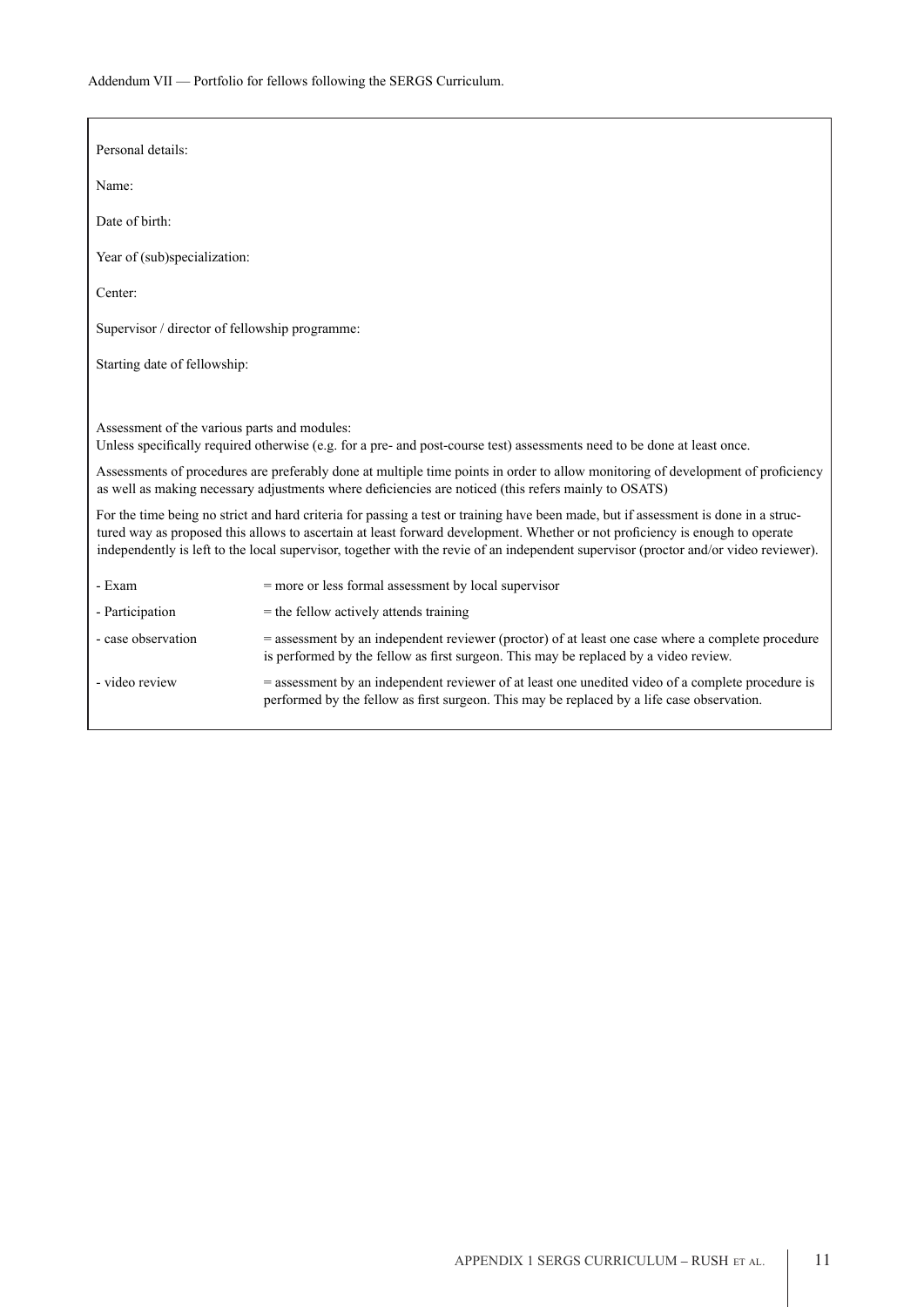| Type of<br>training | Training<br>part                                     | Date of<br>completion | Type of assessment   | Signed by<br>supervisor |
|---------------------|------------------------------------------------------|-----------------------|----------------------|-------------------------|
| Didactic            | Knowledge of robot system                            |                       | Exam                 |                         |
|                     | Knowledge of procedures                              |                       | exam                 |                         |
| Dry skills          | Use of console                                       |                       | participation        |                         |
|                     | Use of instruments                                   |                       | participation        |                         |
|                     | Set-up of robot                                      |                       | participation        |                         |
|                     | Solving common problems                              |                       | participation        |                         |
|                     | Practice validated skills                            |                       | <b>BSE</b>           |                         |
|                     |                                                      |                       |                      |                         |
|                     | Exercise #1                                          |                       | Time:<br>Docking:    |                         |
|                     |                                                      |                       | Camera:              |                         |
|                     |                                                      |                       | Instruments $1&2$ :  |                         |
|                     |                                                      |                       | Instrument 3:        |                         |
|                     | Exercise #2                                          |                       | Time:                |                         |
|                     |                                                      |                       | Vision:              |                         |
|                     |                                                      |                       | Crossing:<br>Force:  |                         |
|                     |                                                      |                       | Comfort:             |                         |
|                     |                                                      |                       | # falls:             |                         |
|                     | Exercise #3                                          |                       | Time:                |                         |
|                     |                                                      |                       | Vision:              |                         |
|                     |                                                      |                       | Crossing:            |                         |
|                     |                                                      |                       | Force:               |                         |
|                     |                                                      |                       | Comfort:<br># falls: |                         |
|                     | Exercise #4                                          |                       | Time:                |                         |
|                     |                                                      |                       | Vision:              |                         |
|                     |                                                      |                       | Crossing:            |                         |
|                     |                                                      |                       | Force:               |                         |
|                     |                                                      |                       | Comfort:             |                         |
|                     |                                                      |                       | $#$ falls:           |                         |
|                     | Exercise #5                                          |                       | Time:<br>Vision:     |                         |
|                     |                                                      |                       | Crossing:            |                         |
|                     |                                                      |                       | Force:               |                         |
|                     |                                                      |                       | Comfort:             |                         |
|                     |                                                      |                       | $#$ falls:           |                         |
| Virtual             | Learning the system                                  |                       | Participation (+ on  |                         |
|                     | (e.g. On-line dV Surgical<br><b>System Training)</b> |                       | line assessment)     |                         |
|                     | Practice validated skills                            |                       | Test $(M/dV^*)$      |                         |
|                     | Exercise #6                                          |                       | Time:                |                         |
|                     |                                                      |                       | Score:               |                         |
|                     |                                                      |                       | Motions:             |                         |
|                     |                                                      |                       | Collisions:          |                         |
|                     |                                                      |                       | Force:               |                         |
|                     |                                                      |                       | View:                |                         |
|                     |                                                      |                       | Range:               |                         |
|                     | Exercise #7                                          |                       | Time:<br>Score:      |                         |
|                     |                                                      |                       | Motions:             |                         |
|                     |                                                      |                       | Collisions:          |                         |
|                     |                                                      |                       | Force:               |                         |
|                     |                                                      |                       | View:                |                         |
|                     |                                                      |                       | Range:               |                         |
|                     |                                                      |                       | Drops:               |                         |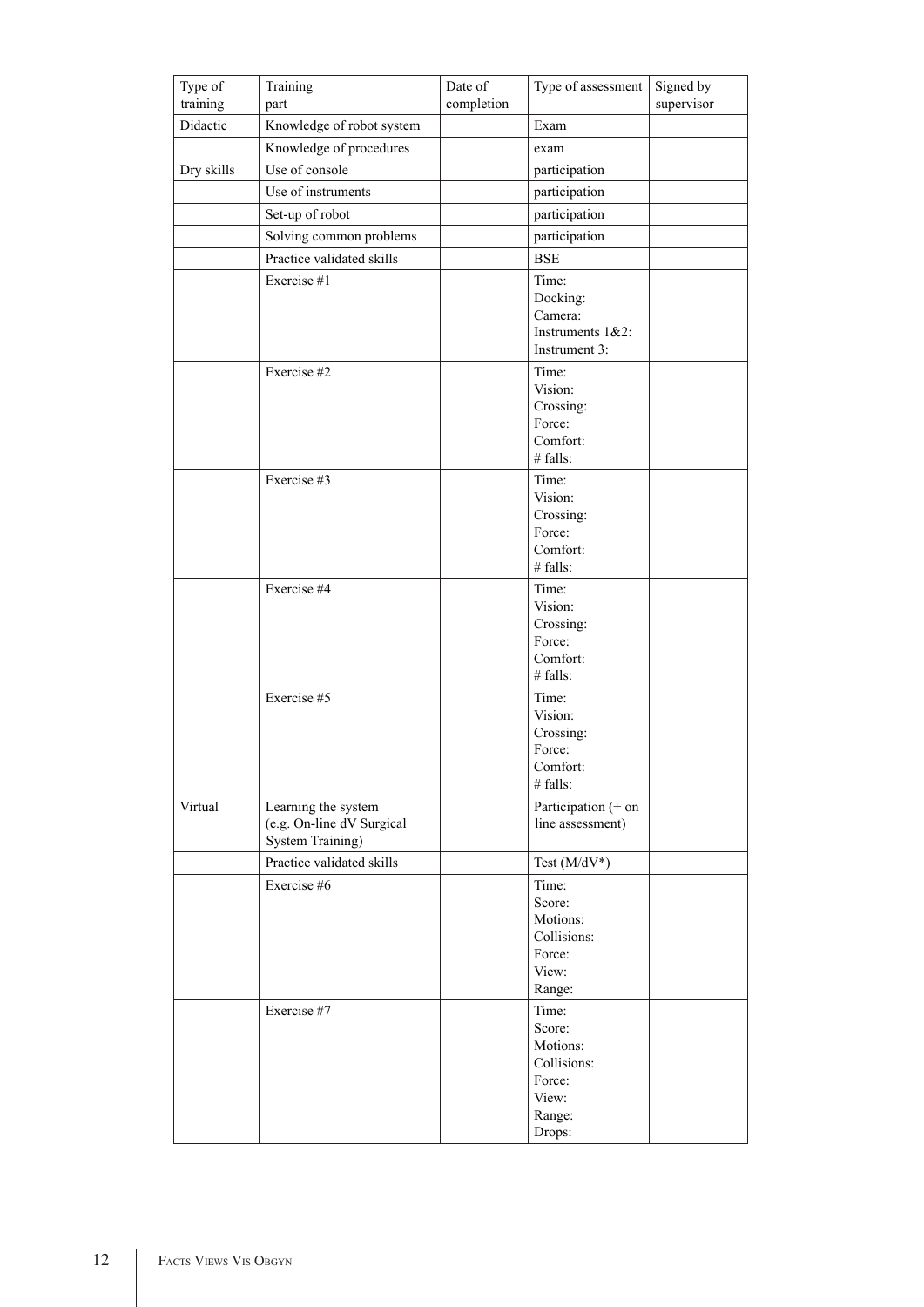| Exercise #8  | Time:<br>Score:<br>Motions:<br>Force:<br>View:<br>Range:<br>Energy:            |  |
|--------------|--------------------------------------------------------------------------------|--|
| Exercise #9  | Time:<br>Score:<br>Motions:<br>Force:<br>View:<br>Range:<br>Drops:             |  |
| Exercise #10 | Time:<br>Score:<br>Motions:<br>Force:<br>View:<br>Range:<br>Drops:<br>Targets: |  |
| Exercise #11 | Time:<br>Score:<br>Motions:<br>Force:<br>View:<br>Range:<br>Drops:<br>Targets: |  |
| Exercise #12 | Time:<br>Handling:<br>Tying:<br>Efficiency:                                    |  |

\* Test can be performed on Mimic or da Vinci Virtual Trainer (Skills Simulator) Abbreviations: BSE: Base Line Evaluation (Addendum).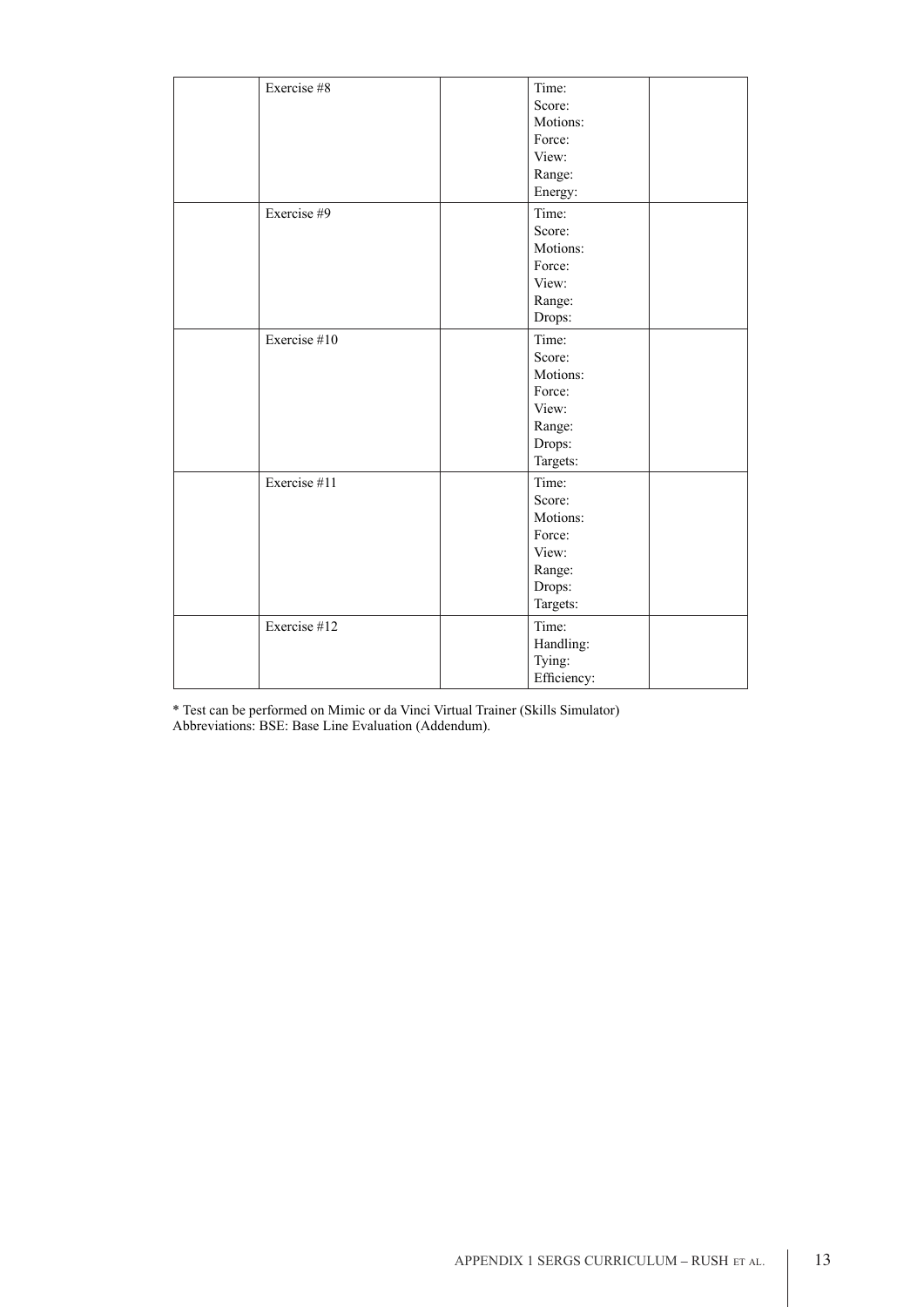SECOND PERIOD: advanced hands-on training ORSI.

| Type of<br>training | Training<br>part            | Date of<br>completion | Type / score of assess-<br>ment | Signed by super-<br>visor |
|---------------------|-----------------------------|-----------------------|---------------------------------|---------------------------|
| Didactic            | Knowledge of robot systems  |                       | participation                   |                           |
|                     | Knowledge the use of models |                       | participation                   |                           |
| Virtual             | Practice procedural skills  |                       | Part. (M/dV*)                   |                           |
|                     |                             |                       |                                 |                           |
|                     | View video/life surgery     |                       | participation                   |                           |
|                     | Exercise #6 BEGINNING       |                       | Time:                           |                           |
|                     |                             |                       | Score:<br>Motions:              |                           |
|                     |                             |                       | Collisions:                     |                           |
|                     |                             |                       | Force:                          |                           |
|                     |                             |                       | View:                           |                           |
|                     |                             |                       | Range:                          |                           |
|                     | Excercise #6 END            |                       | Time:                           |                           |
|                     |                             |                       | Score:                          |                           |
|                     |                             |                       | Motions:                        |                           |
|                     |                             |                       | Collisions:<br>Force:           |                           |
|                     |                             |                       | View:                           |                           |
|                     |                             |                       | Range:                          |                           |
|                     | Exercise #7 BEGINNING       |                       | Time:                           |                           |
|                     |                             |                       | Score:                          |                           |
|                     |                             |                       | Motions:                        |                           |
|                     |                             |                       | Collisions:                     |                           |
|                     |                             |                       | Force:                          |                           |
|                     |                             |                       | View:                           |                           |
|                     |                             |                       | Range:<br>Drops:                |                           |
|                     | Exercise #7 END             |                       | Time:                           |                           |
|                     |                             |                       | Score:                          |                           |
|                     |                             |                       | Motions:                        |                           |
|                     |                             |                       | Collisions:                     |                           |
|                     |                             |                       | Force:                          |                           |
|                     |                             |                       | View:                           |                           |
|                     |                             |                       | Range:                          |                           |
|                     |                             |                       | Drops:                          |                           |
|                     | Exercise #8 BEGINNING       |                       | Time:<br>Score:                 |                           |
|                     |                             |                       | Motions:                        |                           |
|                     |                             |                       | Collisions:                     |                           |
|                     |                             |                       | Force:                          |                           |
|                     |                             |                       | View:                           |                           |
|                     |                             |                       | Range:                          |                           |
|                     |                             |                       | Energy:                         |                           |
|                     | Exercise #8 END             |                       | Time:<br>Score:                 |                           |
|                     |                             |                       | Motions:                        |                           |
|                     |                             |                       | Collisions:                     |                           |
|                     |                             |                       | Force:                          |                           |
|                     |                             |                       | View:                           |                           |
|                     |                             |                       | Range:                          |                           |
|                     |                             |                       | Energy:                         |                           |
|                     | Exercise #9 BEGINNING       |                       | Time:<br>Score:                 |                           |
|                     |                             |                       | Motions:                        |                           |
|                     |                             |                       | Collisions:                     |                           |
|                     |                             |                       | Force:                          |                           |
|                     |                             |                       | View:                           |                           |
|                     |                             |                       | Range:                          |                           |
|                     |                             |                       | Drops:                          |                           |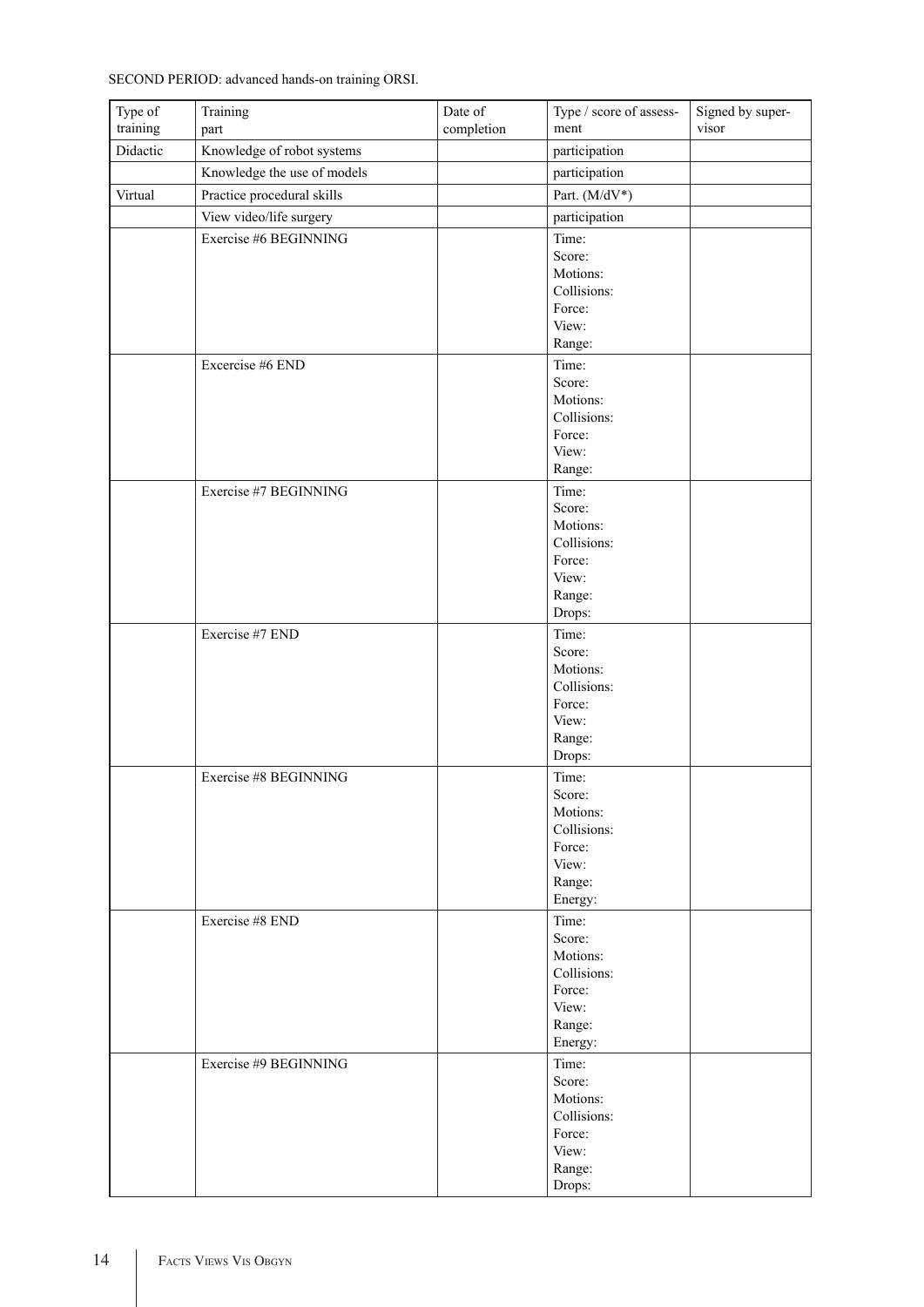|        | Exercise #9 END          | Time:              |  |
|--------|--------------------------|--------------------|--|
|        |                          | Score:             |  |
|        |                          | Motions:           |  |
|        |                          | Collisions:        |  |
|        |                          | Force:             |  |
|        |                          |                    |  |
|        |                          | View:              |  |
|        |                          | Range:             |  |
|        |                          | Drops:             |  |
|        | Exercise #10 BEGINNING   | Time:              |  |
|        |                          | Score:             |  |
|        |                          | Motions:           |  |
|        |                          |                    |  |
|        |                          | Collisions:        |  |
|        |                          | Force:             |  |
|        |                          | View:              |  |
|        |                          | Range:             |  |
|        |                          | Drops:             |  |
|        |                          | Targets:           |  |
|        | Exercise #10 END         | Time:              |  |
|        |                          |                    |  |
|        |                          | Score:             |  |
|        |                          | Motions:           |  |
|        |                          | Collisions:        |  |
|        |                          | Force:             |  |
|        |                          | View:              |  |
|        |                          | Range:             |  |
|        |                          | Drops:             |  |
|        |                          | Targets:           |  |
|        |                          |                    |  |
|        | Exercise #11 BEGINNING   | Time:              |  |
|        |                          | Score:             |  |
|        |                          | Motions:           |  |
|        |                          | Collisions:        |  |
|        |                          | Force:             |  |
|        |                          | View:              |  |
|        |                          | Range:             |  |
|        |                          | Drops:             |  |
|        |                          |                    |  |
|        |                          | Targets:           |  |
|        | Exercise #11 END         | Time:              |  |
|        |                          | Score:             |  |
|        |                          | Motions:           |  |
|        |                          | Collisions:        |  |
|        |                          | Force:             |  |
|        |                          | View:              |  |
|        |                          | Range:             |  |
|        |                          |                    |  |
|        |                          | Drops:             |  |
|        |                          | Targets:           |  |
|        | Exercise #12 BEGINNING   | Time:              |  |
|        |                          | Handling:          |  |
|        |                          | Tying:             |  |
|        |                          | Efficiency         |  |
|        |                          |                    |  |
|        | Exercise #12 END         | Time:              |  |
|        |                          | Handling:          |  |
|        |                          | Tying:             |  |
|        |                          | Efficiency:        |  |
| Animal | Practice basic skills    | <b>BSE / GEARS</b> |  |
|        | Practice hysterectomy    | NOTSS/OSATS        |  |
|        | Practice lymphadenectomy | NOTSS/OSATS        |  |
|        |                          |                    |  |

Explanation of terminology:

- Exam  $=$  more or less formal assessment by local supervisor<br>- Participation (Part.)  $=$  execution of test or procedure by fellowAbbreviation  $=$  execution of test or procedure by fellowAbbreviations:

BSE: Base Line Evaluation (Addendum I)

GEARS: Global Evaluation and Assessment of Robotic Skills (Addendum II)

NOTSS: NOn-Technical Skills for Surgeons (addendum III)

OSATS: Objective Structured Assessment of Technical Skills (Addendum IV)